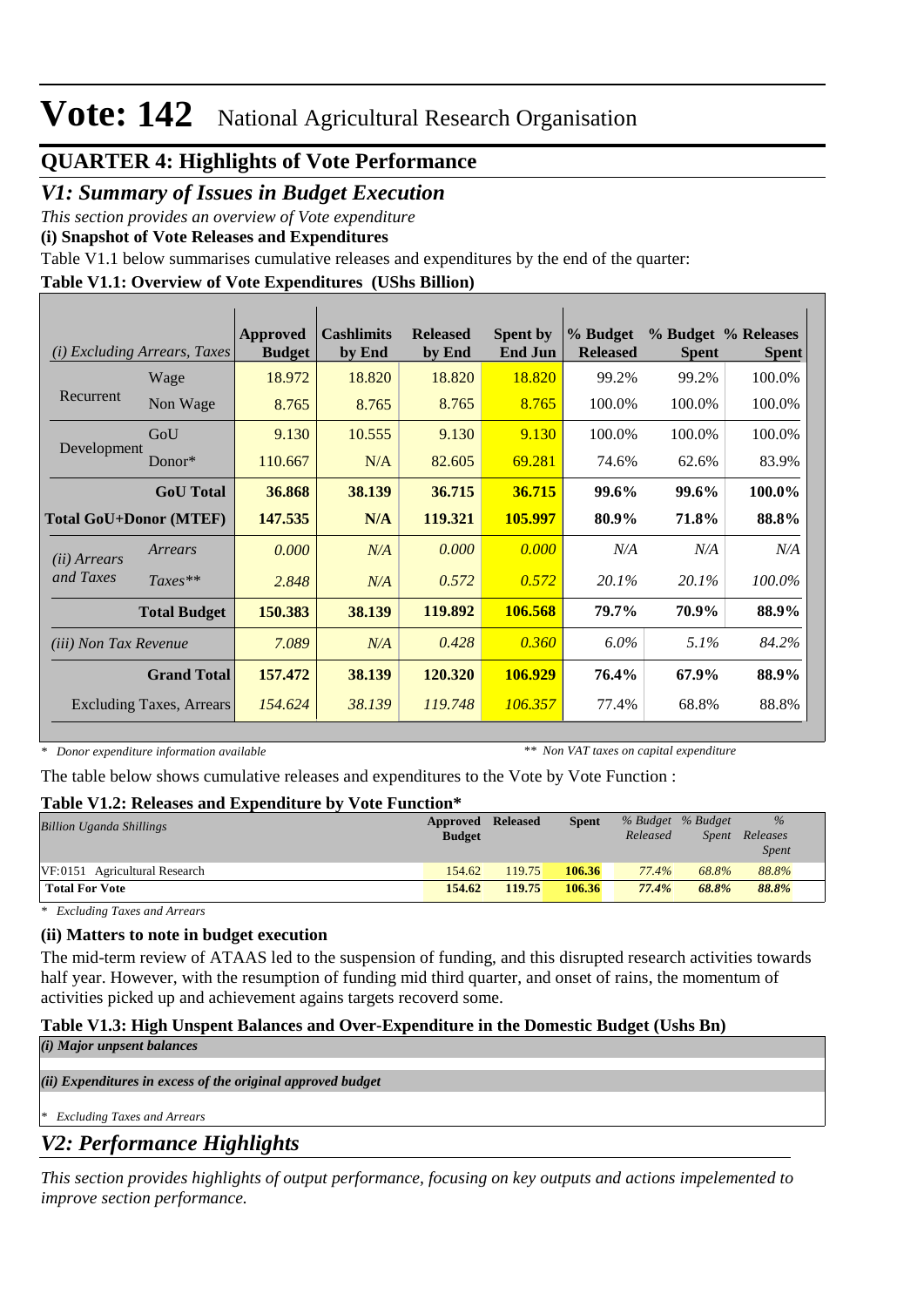#### **QUARTER 4: Highlights of Vote Performance** *This section provides highlights of output performance, focusing on key outputs and actions impelemented to improve section performance.*

### **Table V2.1: Key Vote Output Indicators and Expenditures\***

| Vote, Vote Function<br><b>Key Output</b>                                      | <b>Cumulative Expenditure</b><br>and Performance                                                                                                                                                                                                                                                                                                                                                                                                                                                                                                                                                                                                                                                                                                             | <b>Status and Reasons for</b><br>any Variation from Plans                                                                                                                                                                |                          |
|-------------------------------------------------------------------------------|--------------------------------------------------------------------------------------------------------------------------------------------------------------------------------------------------------------------------------------------------------------------------------------------------------------------------------------------------------------------------------------------------------------------------------------------------------------------------------------------------------------------------------------------------------------------------------------------------------------------------------------------------------------------------------------------------------------------------------------------------------------|--------------------------------------------------------------------------------------------------------------------------------------------------------------------------------------------------------------------------|--------------------------|
| <b>Vote Function: 0151 Agricultural Research</b>                              |                                                                                                                                                                                                                                                                                                                                                                                                                                                                                                                                                                                                                                                                                                                                                              |                                                                                                                                                                                                                          |                          |
| <b>Output: 015101</b>                                                         | Generation of agricultural technologies                                                                                                                                                                                                                                                                                                                                                                                                                                                                                                                                                                                                                                                                                                                      |                                                                                                                                                                                                                          |                          |
|                                                                               | Description of Performance: - Technologies for enhancing<br>production and productivity of<br>crops (new, intermediate),<br>Livestock (new and<br>intermediate), Forestry (new<br>and intermediate) and natural<br>resource management                                                                                                                                                                                                                                                                                                                                                                                                                                                                                                                       | - Technologies for enhancing<br>production and productivity of<br>crops (new, intermediate),<br>Livestock (new and<br>intermediate), Forestry (new<br>and intermediate) and natural<br>resource management               | <b>NA</b>                |
|                                                                               | - Cross cutting outputs to<br>include but not limited to the<br>Environment, HIV/AIDS                                                                                                                                                                                                                                                                                                                                                                                                                                                                                                                                                                                                                                                                        | - Cross cutting outputs to<br>include but not limited to the<br>Environment, HIV/AIDS                                                                                                                                    |                          |
|                                                                               | release                                                                                                                                                                                                                                                                                                                                                                                                                                                                                                                                                                                                                                                                                                                                                      | - New varieties of submitted for - New varieties of submitted for<br>release                                                                                                                                             |                          |
|                                                                               | - New CGS studies conducted<br>and on-going CGS studies<br>maintained                                                                                                                                                                                                                                                                                                                                                                                                                                                                                                                                                                                                                                                                                        | - New CGS studies conducted<br>and on-going CGS studies<br>maintained                                                                                                                                                    |                          |
| Performance Indicators:                                                       |                                                                                                                                                                                                                                                                                                                                                                                                                                                                                                                                                                                                                                                                                                                                                              |                                                                                                                                                                                                                          |                          |
| No. of research studies under<br>competitive grants scheme                    | 65                                                                                                                                                                                                                                                                                                                                                                                                                                                                                                                                                                                                                                                                                                                                                           | 41                                                                                                                                                                                                                       |                          |
| No. of new varieties<br>submitted to Variety Release<br>Committee for release | 30                                                                                                                                                                                                                                                                                                                                                                                                                                                                                                                                                                                                                                                                                                                                                           | 10                                                                                                                                                                                                                       |                          |
| No. of improved<br>productivity technologies<br>generated                     | 90                                                                                                                                                                                                                                                                                                                                                                                                                                                                                                                                                                                                                                                                                                                                                           | 49                                                                                                                                                                                                                       |                          |
| <b>Output Cost:</b>                                                           | <b>UShs Bn:</b><br>12.919                                                                                                                                                                                                                                                                                                                                                                                                                                                                                                                                                                                                                                                                                                                                    | UShs Bn:<br>9.008                                                                                                                                                                                                        | % Budget Spent:<br>69.7% |
| <b>Output: 015102</b>                                                         | Research extension interface promoted and strengthened                                                                                                                                                                                                                                                                                                                                                                                                                                                                                                                                                                                                                                                                                                       |                                                                                                                                                                                                                          |                          |
|                                                                               | Description of Performance: - Multistakeholder innovation<br>platforms established or<br>supported;<br>- Foundation and basic seed<br>provided to farmers, farmer<br>groups and seed companies;<br>- Clean/Improved planting<br>materials multiplied and availed uptake.<br>to uptake pathways;<br>- On-farm trials conducted;<br>- Technology demonstrations<br>held on station and technology<br>parks;<br>- Capacity of Farmers and<br>Farmer Groups to make choices<br>and implement decisions that<br>affect their livelihoods<br>enhanced;<br>- Dissemination and Training<br>workshops held for subject<br>matter specialists and other<br>service providers;<br>- Scientific conferences,<br>dissemination workshops and<br>seminars for scientists, | Multistakeholder Innovation<br>Platforms (MSIPs) supported by<br>the National Livestock<br><b>Resources Research Institute</b><br>(NaLIRRI), Abi ZARDI and<br>Bulindi ZARDI. Several<br>research innovations availed for | NA                       |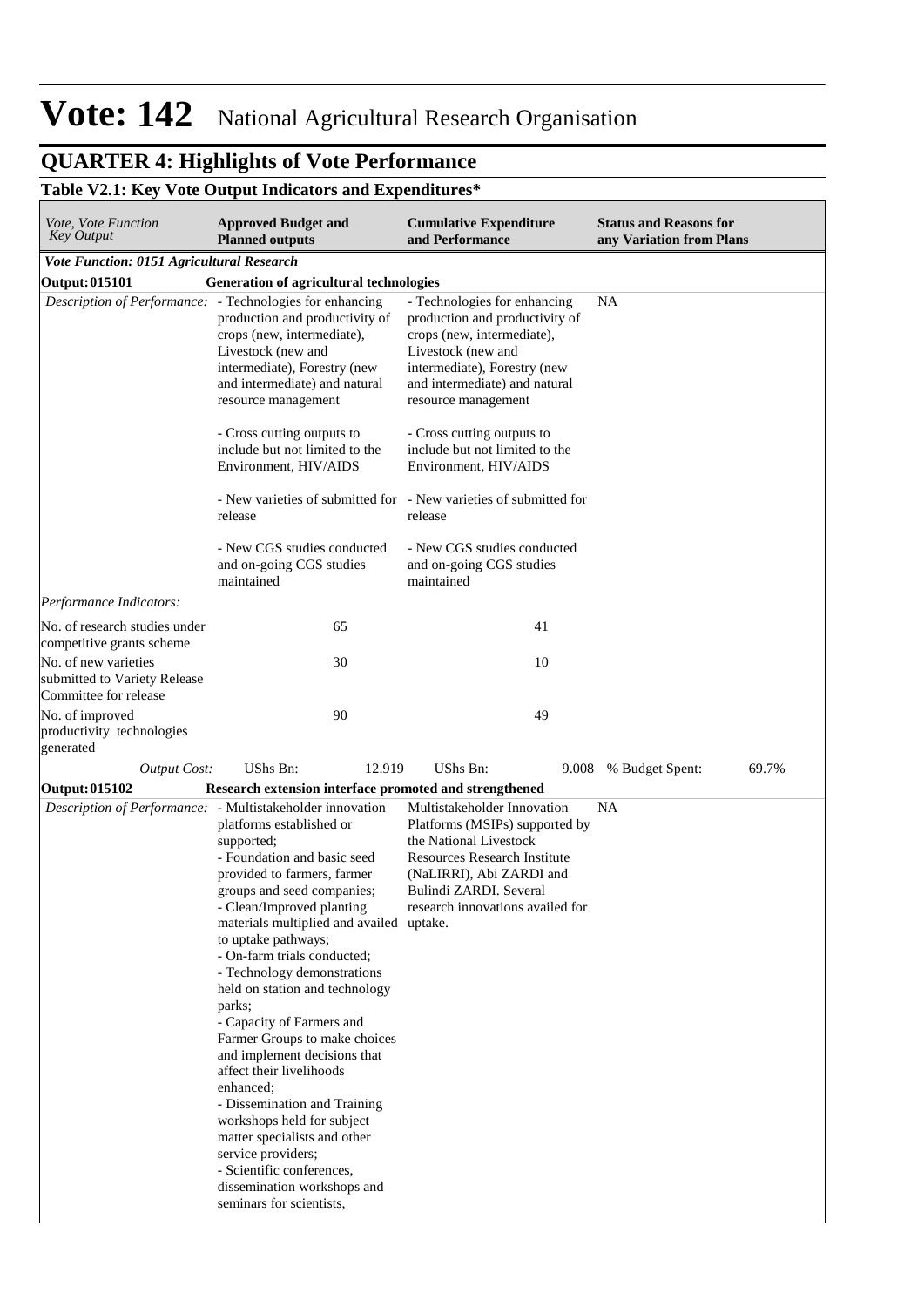## **QUARTER 4: Highlights of Vote Performance**

| Vote, Vote Function<br><b>Key Output</b>                 | <b>Approved Budget and</b><br><b>Planned outputs</b>                                                                                                                                                                                                                                                                                                                                                                                                                                                                                                                                                                                                                                                          |                  | <b>Cumulative Expenditure</b><br>and Performance |       | <b>Status and Reasons for</b><br>any Variation from Plans |       |
|----------------------------------------------------------|---------------------------------------------------------------------------------------------------------------------------------------------------------------------------------------------------------------------------------------------------------------------------------------------------------------------------------------------------------------------------------------------------------------------------------------------------------------------------------------------------------------------------------------------------------------------------------------------------------------------------------------------------------------------------------------------------------------|------------------|--------------------------------------------------|-------|-----------------------------------------------------------|-------|
|                                                          | extension agents and policy<br>makers conducted;<br>- Scientific & extension<br>dissemination materials<br>developed and published;<br>- Design and development of<br>Farming manuals;<br>- Publicity and News articles<br>developed and published,<br>- Audio Visuals in English and<br>local languages developed and<br>availed to uptake pathways;<br>- Radio talk shows conducted;                                                                                                                                                                                                                                                                                                                        |                  |                                                  |       |                                                           |       |
| Performance Indicators:                                  |                                                                                                                                                                                                                                                                                                                                                                                                                                                                                                                                                                                                                                                                                                               |                  |                                                  |       |                                                           |       |
| No. of technological                                     |                                                                                                                                                                                                                                                                                                                                                                                                                                                                                                                                                                                                                                                                                                               |                  |                                                  | 66    |                                                           |       |
| innovations delivered to                                 |                                                                                                                                                                                                                                                                                                                                                                                                                                                                                                                                                                                                                                                                                                               |                  |                                                  |       |                                                           |       |
| uptake pathways                                          |                                                                                                                                                                                                                                                                                                                                                                                                                                                                                                                                                                                                                                                                                                               |                  |                                                  |       |                                                           |       |
| No. of technological                                     |                                                                                                                                                                                                                                                                                                                                                                                                                                                                                                                                                                                                                                                                                                               |                  |                                                  | 8     |                                                           |       |
| innovation platforms<br>established/supported            |                                                                                                                                                                                                                                                                                                                                                                                                                                                                                                                                                                                                                                                                                                               |                  |                                                  |       |                                                           |       |
|                                                          | UShs Bn:                                                                                                                                                                                                                                                                                                                                                                                                                                                                                                                                                                                                                                                                                                      | 13.293           | UShs Bn:                                         |       |                                                           | 33.8% |
| <b>Output Cost:</b><br><b>Output: 015105</b>             | Generation of technologies for priority commodities                                                                                                                                                                                                                                                                                                                                                                                                                                                                                                                                                                                                                                                           |                  |                                                  |       | 4.496 % Budget Spent:                                     |       |
| Description of Performance: - Technologies for enhancing |                                                                                                                                                                                                                                                                                                                                                                                                                                                                                                                                                                                                                                                                                                               | NA               |                                                  |       | NA                                                        |       |
|                                                          | productivity of Crops<br>(cassava, maize, Rice,<br>Horticultural crops,<br>bananas)(new, intermediate),<br>Livestock (dairy cattle,<br>meats (new and intermediate),<br>and fisheries<br>- New varieties of submitted for<br>release<br>- Foundation and basic seed<br>provided to farmers, farmer<br>groups and seed companies;<br>- Breeder seed provided to seed<br>companies;<br>- Clean/Improved planting<br>materials multiplied and availed<br>to uptake pathways;<br>- On-farm trials conducted;<br>- Technology demonstrations<br>held on station and technology<br>parks;<br>- Capacity of farmers and<br>farmer groups to make choices<br>and implement decisions that<br>affect their livelihoods |                  |                                                  |       |                                                           |       |
| <b>Output Cost:</b>                                      | UShs Bn:                                                                                                                                                                                                                                                                                                                                                                                                                                                                                                                                                                                                                                                                                                      | 13.868           | <b>UShs Bn:</b>                                  | 9.165 | % Budget Spent:                                           | 66.1% |
| <b>Vote Function Cost</b>                                | <b>UShs Bn:</b>                                                                                                                                                                                                                                                                                                                                                                                                                                                                                                                                                                                                                                                                                               | 154.624 UShs Bn: |                                                  |       | 106.357 % Budget Spent:                                   | 68.8% |
| <b>Cost of Vote Services:</b>                            | UShs Bn:                                                                                                                                                                                                                                                                                                                                                                                                                                                                                                                                                                                                                                                                                                      | 154.624 UShs Bn: |                                                  |       | <b>106.357</b> % Budget Spent:                            | 68.8% |

*\* Excluding Taxes and Arrears*

The morphing of NAADS necessitated that NARO positions itself to work with the new extension system (single spine LG Production Departments); for the specific case of ATAAS SLM GEF funding, the NARO MAAIF collaboration is so strong, to the extent that MAAIF outputs have been receiving funding through NARO, in the absence of structures at the former. This was complimented by efforts in supporting the Multi Stakeholder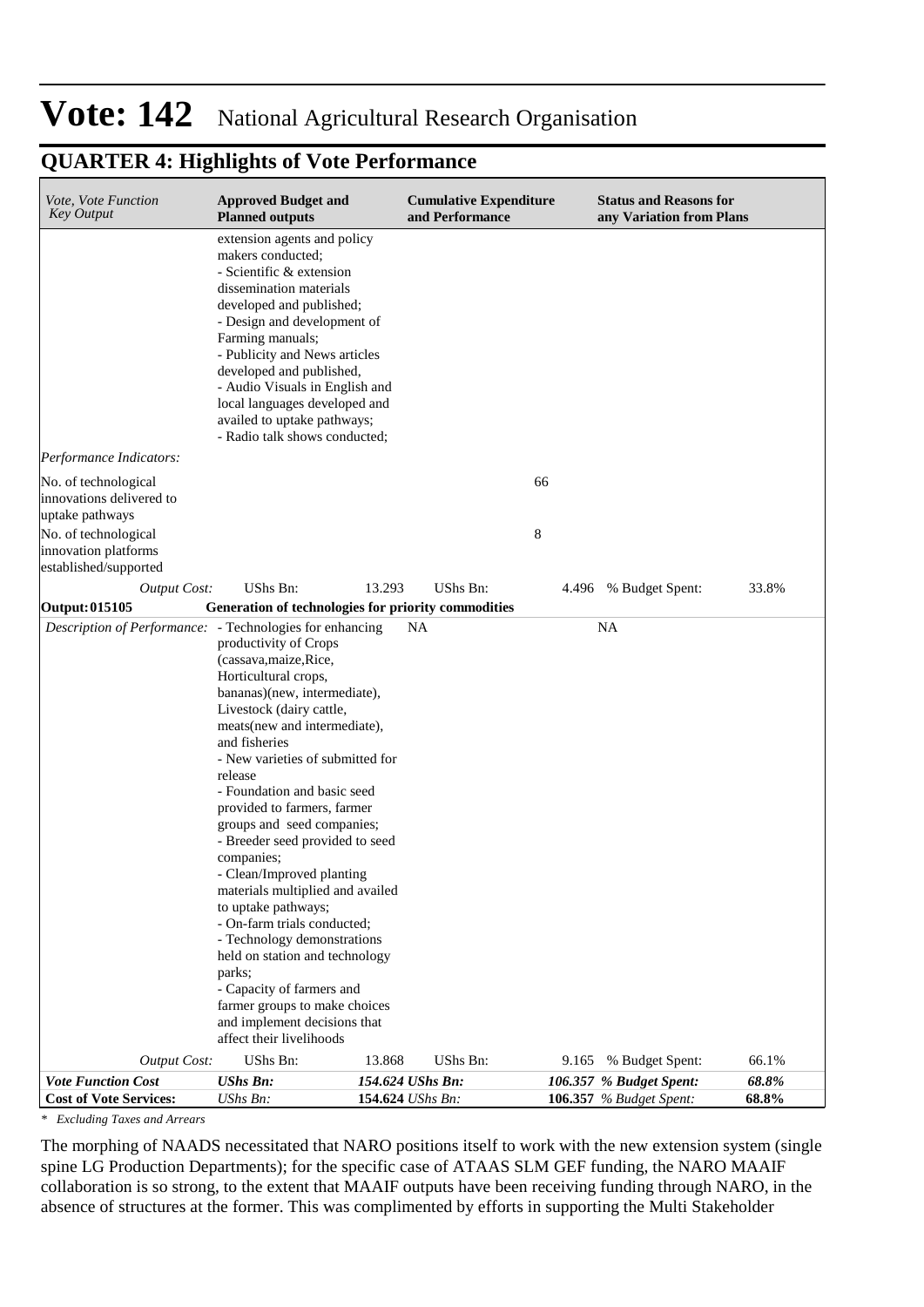## **QUARTER 4: Highlights of Vote Performance**

Innovation Platforms at the zonal institutes.

### **Table V2.2: Implementing Actions to Improve Vote Performance**

| <b>Planned Actions:</b>                                                                                                                                                                                                                                                 | <b>Actual Actions:</b>                                                                                                                                                                                                                                            | <b>Reasons for Variation</b> |
|-------------------------------------------------------------------------------------------------------------------------------------------------------------------------------------------------------------------------------------------------------------------------|-------------------------------------------------------------------------------------------------------------------------------------------------------------------------------------------------------------------------------------------------------------------|------------------------------|
| Vote: 142 National Agricultural Research Organisation                                                                                                                                                                                                                   |                                                                                                                                                                                                                                                                   |                              |
| Vote Function: 01 51 Agricultural Research                                                                                                                                                                                                                              |                                                                                                                                                                                                                                                                   |                              |
| - NARO and NAADS will continued<br>establishing and supporting multi-<br>stakeholder innovation platforms and<br>other approaches.<br>- NARO will continue to empower<br>farmers in making choices.<br>- Implementation of research activities<br>under ATAAS and EAAPP | Supported several Multi Stakeholder<br><b>Innovation Platfroms on various</b><br>commodities across the agro ecological<br>zones. Supported Sustainable Land<br>Management (SLM) activities through<br>upscaling and support of MAAAIF<br><b>SLM</b> specialists. | NA.                          |
| Vote: 142 National Agricultural Research Organisation                                                                                                                                                                                                                   |                                                                                                                                                                                                                                                                   |                              |
| Vote Function: 01 51 Agricultural Research                                                                                                                                                                                                                              |                                                                                                                                                                                                                                                                   |                              |
| - 30 posts advertised during the period.<br>Interview conducted. Some posts filled.                                                                                                                                                                                     | <b>Recruited 42 scientists and support staff</b> NA<br>across all NARO institutes; appointed<br>new Institute Directors on replacement<br>basis.                                                                                                                  |                              |

## *V3: Details of Releases and Expenditure*

*This section provides a comprehensive summary of the outputs delivered by the Vote and further details of Vote expenditures by Vote Function and Expenditure Item.*

#### **Table V3.1: GoU Releases and Expenditure by Output\***

| <b>Billion Uganda Shillings</b>                                 | Approved      | <b>Released</b> | <b>Spent</b> | $%$ GoU       | $%$ GoU       | $%$ GoU      |
|-----------------------------------------------------------------|---------------|-----------------|--------------|---------------|---------------|--------------|
|                                                                 | <b>Budget</b> |                 |              | <b>Budget</b> | <b>Budget</b> | Releases     |
|                                                                 |               |                 |              | Released      | <i>Spent</i>  | <i>Spent</i> |
| VF:0151 Agricultural Research                                   | 36.87         | 36.72           | 36.72        | 99.6%         | 99.6%         | 100.0%       |
| Class: Outputs Provided                                         | 34.87         | 34.72           | 34.72        | 99.6%         | 99.6%         | $100.0\%$    |
| 015101 Generation of agricultural technologies                  | 2.55          | 2.55            | 2.55         | $100.0\%$     | 100.0%        | $100.0\%$    |
| 015102 Research extension interface promoted and strengthened   | 1.54          | 1.54            | 1.54         | $100.0\%$     | 100.0%        | $100.0\%$    |
| 015103 Internal Audit                                           | 0.06          | 0.06            | 0.06         | $100.0\%$     | 100.0%        | $100.0\%$    |
| 015104 Agricultural research capacity strengthened              | 28.83         | 28.68           | 28.68        | 99.5%         | 99.5%         | 100.0%       |
| 015105 Generation of technologies for priority commodities      | 1.90          | 1.90            | 1.90         | $100.0\%$     | 100.0%        | 100.0%       |
| Class: Outputs Funded                                           | 2.00          | 2.00            | 2.00         | $100.0\%$     | 100.0%        | 100.0%       |
| 015151 Payments to International Organisations (CGIAR, ASARECA, | 2.00          | 2.00            | 2.00         | $100.0\%$     | 100.0%        | $100.0\%$    |
| WARDA)                                                          |               |                 |              |               |               |              |
| <b>Total For Vote</b>                                           | 36.87         | 36.72           | 36.72        | 99.6%         | 99.6%         | 100.0%       |
| $\sim$ $\sim$ $\sim$ $\sim$ $\sim$ $\sim$ $\sim$<br>$\cdots$    |               |                 |              |               |               |              |

*\* Excluding Taxes and Arrears*

### **Table V3.2: 2014/15 GoU Expenditure by Item**

| <b>Billion Uganda Shillings</b>                           | Approved<br><b>Budget</b> | <b>Releases</b> | Expend-<br>iture | % Budged<br><b>Released</b> | % Budget<br><b>Spent</b> | %Releases<br><b>Spent</b> |
|-----------------------------------------------------------|---------------------------|-----------------|------------------|-----------------------------|--------------------------|---------------------------|
| Output Class: Outputs Provided                            | 34.87                     | 34.72           | 34.72            | <b>99.6%</b>                | 99.6%                    | $100.0\%$                 |
| 211102 Contract Staff Salaries (Incl. Casuals, Temporary) | 18.97                     | 18.82           | 18.82            | 99.2%                       | 99.2%                    | 100.0%                    |
| 211103 Allowances                                         | 0.06                      | 0.06            | 0.06             | 100.0%                      | 100.0%                   | 100.0%                    |
| 212201 Social Security Contributions                      | 3.06                      | 3.06            | 3.06             | 100.0%                      | 100.0%                   | 100.0%                    |
| 213001 Medical expenses (To employees)                    | 0.10                      | 0.10            | 0.10             | 100.0%                      | 100.0%                   | 100.0%                    |
| 213002 Incapacity, death benefits and funeral expenses    | 0.27                      | 0.27            | 0.27             | 100.0%                      | 100.0%                   | 100.0%                    |
| 213004 Gratuity Expenses                                  | 1.69                      | 1.69            | 1.69             | 100.0%                      | 100.0%                   | 100.0%                    |
| 221001 Advertising and Public Relations                   | 0.35                      | 0.35            | 0.35             | 100.0%                      | 100.0%                   | 100.0%                    |
| 221002 Workshops and Seminars                             | 0.52                      | 0.52            | 0.52             | 100.0%                      | 100.0%                   | 100.0%                    |
| 221003 Staff Training                                     | 0.44                      | 0.44            | 0.44             | 100.0%                      | 100.0%                   | 100.0%                    |
| 221004 Recruitment Expenses                               | 0.18                      | 0.18            | 0.18             | 100.0%                      | 100.0%                   | 100.0%                    |
| 221005 Hire of Venue (chairs, projector, etc)             | 0.01                      | 0.01            | 0.01             | 100.0%                      | 100.0%                   | 100.0%                    |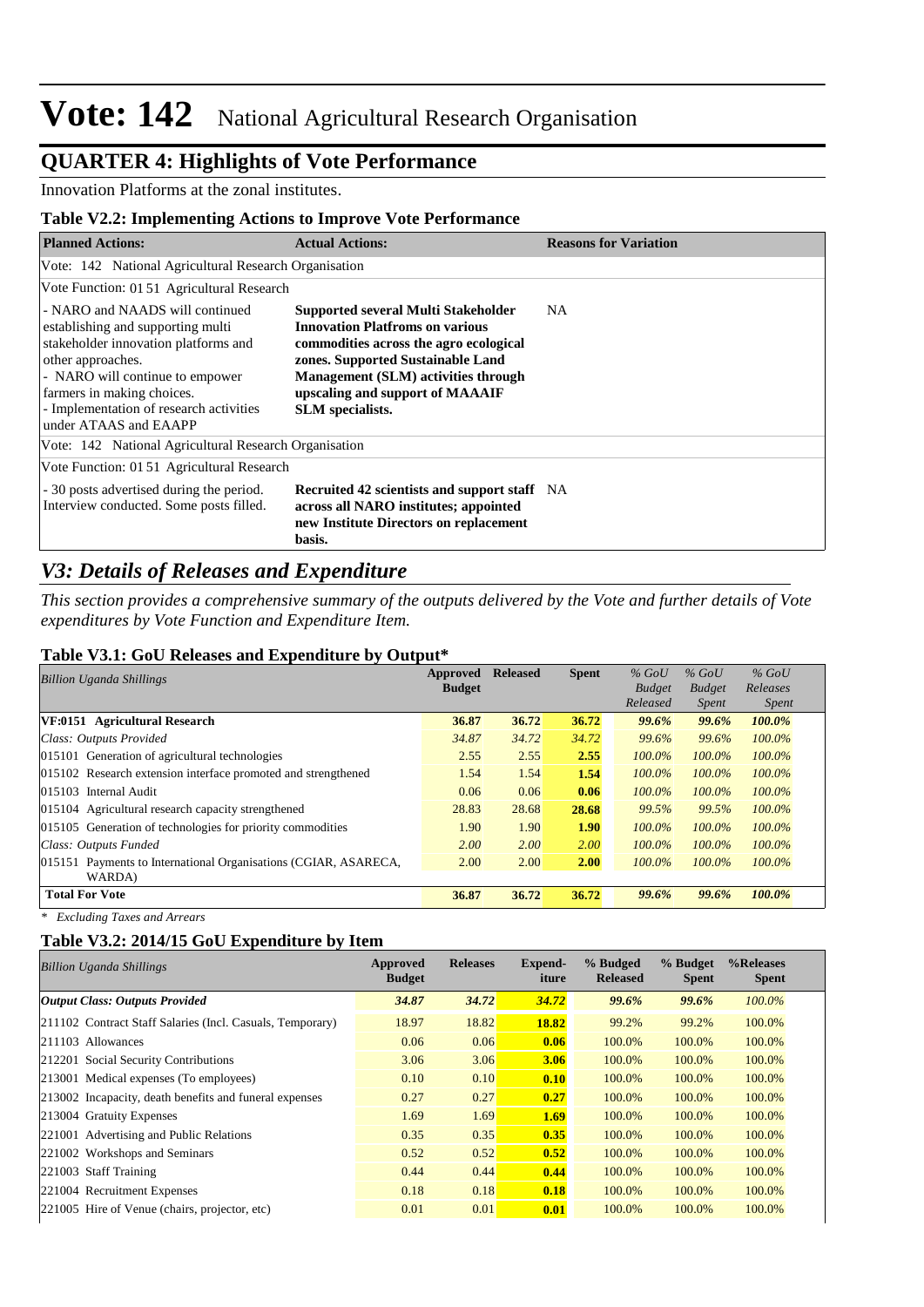## **QUARTER 4: Highlights of Vote Performance**

| <b>Billion Uganda Shillings</b>                            | <b>Approved</b><br><b>Budget</b> | <b>Releases</b> | <b>Expend-</b><br>iture | % Budged<br><b>Released</b> | % Budget<br><b>Spent</b> | %Releases<br><b>Spent</b> |
|------------------------------------------------------------|----------------------------------|-----------------|-------------------------|-----------------------------|--------------------------|---------------------------|
| 221006 Commissions and related charges                     | 0.56                             | 0.56            | 0.56                    | 100.0%                      | 100.0%                   | 100.0%                    |
| 221007 Books, Periodicals & Newspapers                     | 0.09                             | 0.09            | 0.09                    | 100.0%                      | 100.0%                   | 100.0%                    |
| 221008 Computer supplies and Information Technology (IT    | 0.13                             | 0.13            | 0.13                    | 100.0%                      | 100.0%                   | 100.0%                    |
| 221009 Welfare and Entertainment                           | 0.51                             | 0.51            | 0.51                    | 100.0%                      | 100.0%                   | 100.0%                    |
| 221011 Printing, Stationery, Photocopying and Binding      | 0.45                             | 0.45            | 0.45                    | 100.0%                      | 100.0%                   | 100.0%                    |
| 221012 Small Office Equipment                              | 0.08                             | 0.08            | 0.08                    | 100.0%                      | 100.0%                   | 100.0%                    |
| 221016 IFMS Recurrent costs                                | 0.31                             | 0.31            | 0.31                    | 100.0%                      | 100.0%                   | 100.0%                    |
| 221017 Subscriptions                                       | 0.11                             | 0.11            | 0.11                    | 100.0%                      | 100.0%                   | 100.0%                    |
| 222001 Telecommunications                                  | 0.14                             | 0.14            | 0.14                    | 100.0%                      | 100.0%                   | 100.0%                    |
| 222002 Postage and Courier                                 | 0.04                             | 0.04            | 0.04                    | 100.0%                      | 100.0%                   | 100.0%                    |
| 222003 Information and communications technology (ICT)     | 0.28                             | 0.28            | 0.28                    | 100.0%                      | 100.0%                   | 100.0%                    |
| 223004 Guard and Security services                         | 0.13                             | 0.13            | 0.13                    | 100.0%                      | 100.0%                   | 100.0%                    |
| 223005 Electricity                                         | 0.22                             | 0.22            | 0.22                    | 100.0%                      | 100.0%                   | 100.0%                    |
| 223006 Water                                               | 0.10                             | 0.10            | 0.10                    | 100.0%                      | 100.0%                   | 100.0%                    |
| 223901 Rent – (Produced Assets) to other govt. units       | 0.03                             | 0.03            | 0.03                    | 100.0%                      | 100.0%                   | 100.0%                    |
| 224001 Medical and Agricultural supplies                   | 0.40                             | 0.40            | 0.40                    | 100.0%                      | 100.0%                   | 100.0%                    |
| 224006 Agricultural Supplies                               | 1.80                             | 1.80            | 1.80                    | 100.0%                      | 100.0%                   | 100.0%                    |
| 225001 Consultancy Services- Short term                    | 0.04                             | 0.04            | 0.04                    | 100.0%                      | 100.0%                   | 100.0%                    |
| 226001 Insurances                                          | 0.06                             | 0.06            | 0.06                    | 100.0%                      | 100.0%                   | 100.0%                    |
| 227001 Travel inland                                       | 2.14                             | 2.14            | 2.14                    | 100.0%                      | 100.0%                   | 100.0%                    |
| 227002 Travel abroad                                       | 0.03                             | 0.03            | 0.03                    | 100.0%                      | 100.0%                   | 100.0%                    |
| 227004 Fuel, Lubricants and Oils                           | 1.06                             | 1.06            | 1.06                    | 100.0%                      | 100.0%                   | 100.0%                    |
| 228001 Maintenance - Civil                                 | 0.20                             | 0.20            | 0.20                    | 100.0%                      | 100.0%                   | 100.0%                    |
| 228002 Maintenance - Vehicles                              | 0.26                             | 0.26            | 0.26                    | 100.0%                      | 100.0%                   | 100.0%                    |
| 228004 Maintenance - Other                                 | 0.04                             | 0.04            | 0.04                    | 100.0%                      | 100.0%                   | 100.0%                    |
| <b>Output Class: Outputs Funded</b>                        | 2.00                             | 2.00            | 2.00                    | 100.0%                      | 100.0%                   | 100.0%                    |
| 262101 Contributions to International Organisations (Curre | 1.90                             | 1.90            | <b>1.90</b>             | 100.0%                      | 100.0%                   | 100.0%                    |
| 264101 Contributions to Autonomous Institutions            | 0.10                             | 0.10            | 0.10                    | 100.0%                      | 100.0%                   | 100.0%                    |
| <b>Output Class: Capital Purchases</b>                     | 2.85                             | 0.57            | 0.57                    | 20.1%                       | 20.1%                    | 100.0%                    |
| 312204 Taxes on Machinery, Furniture & Vehicles            | 2.85                             | 0.57            | 0.57                    | 20.1%                       | 20.1%                    | 100.0%                    |
| <b>Grand Total:</b>                                        | 39.72                            | 37.29           | 37.29                   | 93.9%                       | 93.9%                    | 100.0%                    |
| <b>Total Excluding Taxes and Arrears:</b>                  | 36.87                            | 36.72           | 36.72                   | 99.6%                       | 99.6%                    | 100.0%                    |

### **Table V3.3: GoU Releases and Expenditure by Project and Programme\***

|    | <b>Billion Uganda Shillings</b> | Approved      | <b>Released</b> | <b>Spent</b> | $%$ GoU       | $%$ GoU       | $%$ GoU      |
|----|---------------------------------|---------------|-----------------|--------------|---------------|---------------|--------------|
|    |                                 | <b>Budget</b> |                 |              | <b>Budget</b> | <b>Budget</b> | Releases     |
|    |                                 |               |                 |              | Released      | Spent         | <i>Spent</i> |
|    | VF:0151 Agricultural Research   | 36.87         | 36.72           | 36.72        | 99.6%         | 99.6%         | 100.0%       |
|    | <b>Recurrent Programmes</b>     |               |                 |              |               |               |              |
| 01 | Headquarters                    | 25.03         | 24.88           | 24.88        | 99.4%         | 99.4%         | 100.0%       |
| 07 | National Crops Research         | 0.60          | 0.60            | 0.60         | 100.0%        | 100.0%        | 100.0%       |
| 08 | National Fisheries Research     | 0.22          | 0.22            | 0.22         | 100.0%        | 100.0%        | 100.0%       |
| 09 | National Forestry Research      | 0.22          | 0.22            | 0.22         | 100.0%        | 100.0%        | 100.0%       |
| 10 | National Livestock Research     | 0.22          | 0.22            | 0.22         | 100.0%        | 100.0%        | 100.0%       |
| 11 | National Semi arid Research     | 0.22          | 0.22            | 0.22         | 100.0%        | 100.0%        | 100.0%       |
| 12 | National Laboratories Research  | 0.38          | 0.38            | 0.38         | 100.0%        | 100.0%        | 100.0%       |
| 13 | Abi ZARDI                       | 0.09          | 0.09            | 0.09         | 100.0%        | 100.0%        | 100.0%       |
| 14 | Bulindi ZARDI                   | 0.09          | 0.09            | 0.09         | 100.0%        | 100.0%        | 100.0%       |
| 15 | Kacwekano                       | 0.09          | 0.09            | 0.09         | 100.0%        | 100.0%        | 100.0%       |
| 16 | Mukono ZARDI                    | 0.09          | 0.09            | 0.09         | 100.0%        | 100.0%        | 100.0%       |
| 17 | Ngetta ZARDI                    | 0.09          | 0.09            | 0.09         | 100.0%        | 100.0%        | 100.0%       |
| 18 | Nabium ZARDI                    | 0.09          | 0.09            | 0.09         | 100.0%        | 100.0%        | 100.0%       |
| 19 | Mbarara ZARDI                   | 0.09          | 0.09            | 0.09         | 100.0%        | 100.0%        | 100.0%       |
| 20 | Buginyaya ZARDI                 | 0.09          | 0.09            | 0.09         | 100.0%        | 100.0%        | 100.0%       |
|    |                                 |               |                 |              |               |               |              |